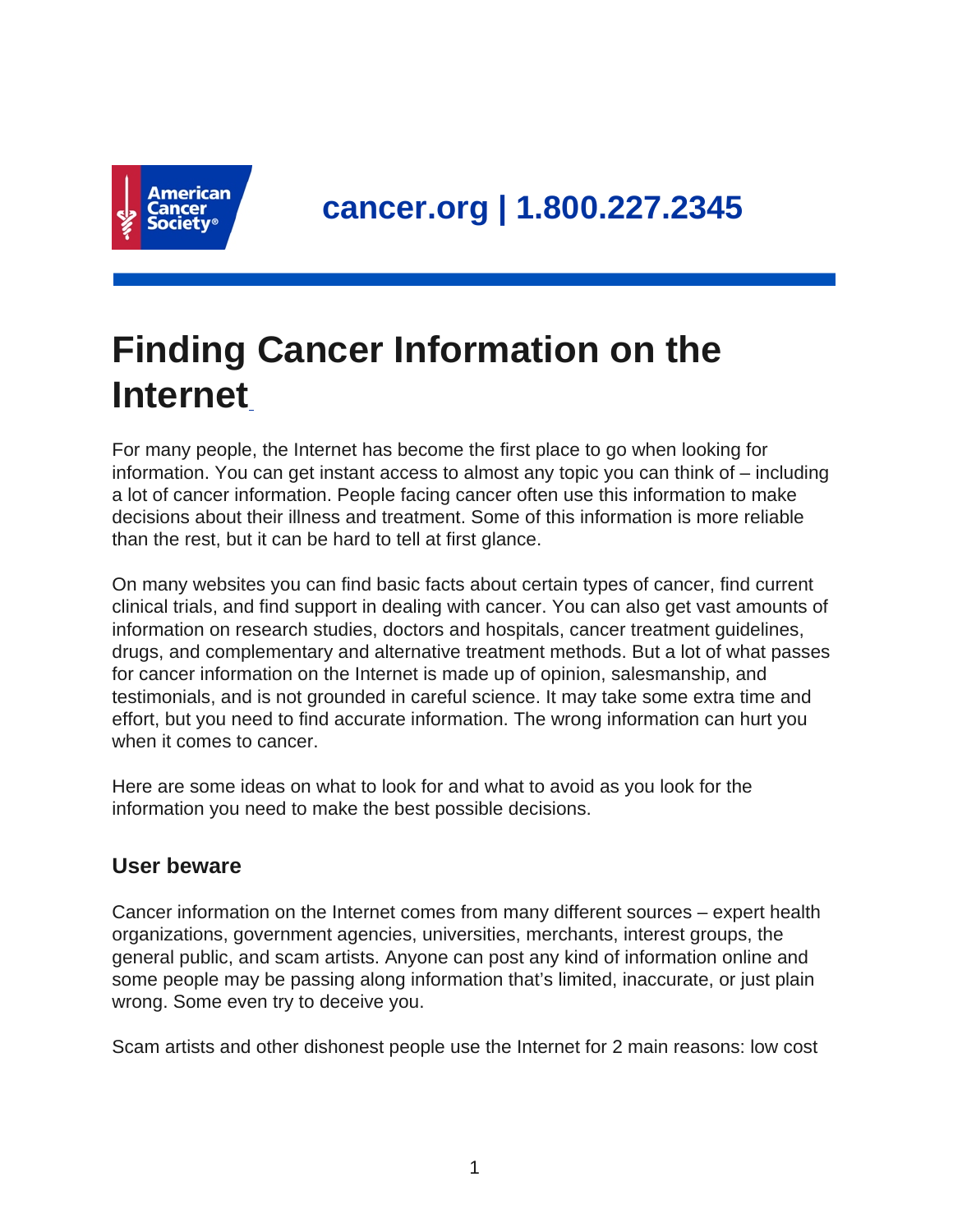and relative anonymity (no one knows who they are). What's more, the message or product gets out to people all over the world.

The nature of the web makes it easier to mislead people. For example, if you saw a sign in front of a small, run-down store that claimed it was the largest supplier of medical devices in the United States, you'd probably be suspicious right away. But if you saw a professional-looking site on the Internet making the same claim, you might have a harder time deciding if it was real.

This is not to say that you shouldn't trust anything on the Internet – just that you have to choose your sources carefully. Even on trusted, highly regarded websites, it's important to note that the health information is just general information that might not apply to you at all. **Always remember that the information found online should not take the place of medical advice.** If you have a health-related problem, please talk to a doctor. There's no other way to get the same experience and care as sitting down with a health care provider who can look at your health history, your unique medical situation, examine you, and talk with you about how you've been feeling.

## **Searches give you commercial results, too**

Keep in mind that most search engines return "sponsored" findings with their search results. Often, these links are at the top of the result list. They may be in a box, in a different color, above a line, off to one side, or below a header, but you should be able to tell these links from your true search results. The sponsored results are actually ads for other websites that are related to your search. Sometimes you might find the links helpful, but many of the sponsors are trying to sell a product to make money. Seller information can be helpful for many products, but it's probably not the kind of information you want to use in choosing your cancer treatment.

## **How can I be sure that what I read on the web is true?**

In many cases, there isn't a simple way to be sure. The list of questions below is adapted from a list developed by the National Cancer Institute (NCI). Ask these questions when trying to decide if you can trust a source of cancer information. The answers should be easy to find on the website itself.

## **Who runs this website? Who pays for it?**

Is the site run or paid for by an individual or by an organization? What type of organization – business, government agency, or non-profit organization?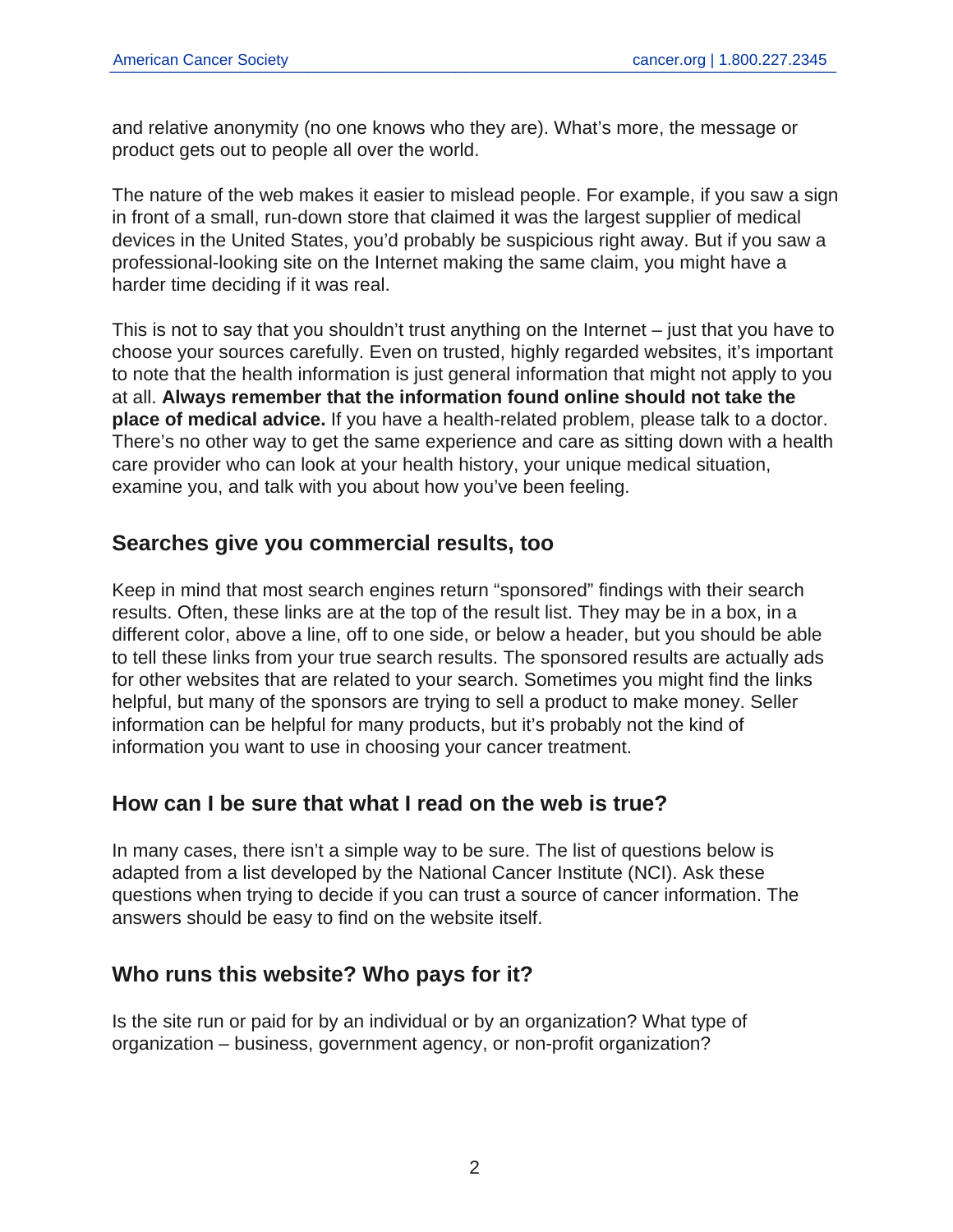Any honest, health-related site should make it easy for you to find out who is responsible for the information on it. Often this can be found by clicking on "About Us," which can usually be found at the top or bottom of the site's main (home) page.

You can get an idea about who runs a site by looking at the letters at the end of the URL address, called top level domain names.

- edu means that the source of the information is part of an educational system (such as a college or university)
- .org usually means that the source is a non-profit organization
- .gov means that the source is a part of a national or state government
- . com or .biz usually means the site is run by a commercial (for-profit) or private source

Knowing whether the information came from a business, a university, or a non-profit group can be useful because it could give you some insight into why the individual or organization is providing that information. There are other top level domain names, but these are among the oldest in use that might apply to health information sources.

Although the US doesn't do it, other countries usually have a 2-letter code that comes after the end of the basic URL. For example, India uses in and Australia uses au. You might notice information from a British government agency includes .gov.uk, and a Rwandan business might use .com.rw in their URLs. It's important to know where information comes from, because while the general information might be good, treatment information, treatment availability, and cancer statistics in other countries can be very different from those of the US.

In the US, the most reliable sources of health information tend to be government agencies, hospitals, universities, and major public health and health advocacy organizations, such as the American Cancer Society. These groups use information that's reviewed by noted experts and updated often.

Who's funding the site should also be easy to figure out. It's important, because it can affect what's presented on the site and how it's presented. If the source is a commercial business, such as an advertiser or provider of a service or product, there may be some bias or prejudice in the information. Government sites, universities, and public health groups generally seek only to educate the reader. But even on non-profit websites, if the site is full of ads or is supported or funded by an outside company, it's important to ask yourself whether the information there might be biased in some way. This isn't always the case, but it should make you more cautious.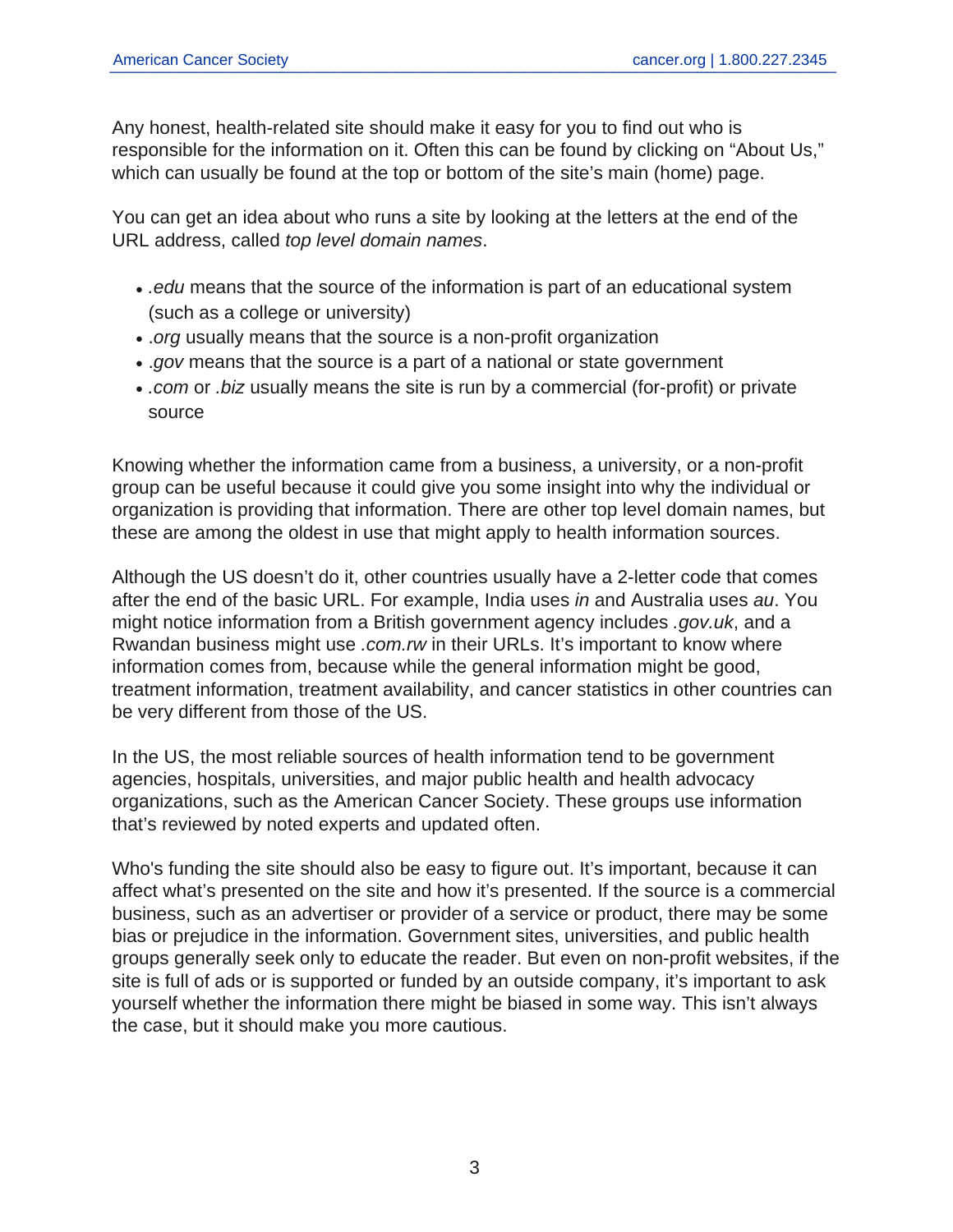## **What's the purpose or mission of this website?**

It's important to know the mission or purpose of the site – it's usually related to who runs the site. In most cases, this information can be found by clicking on "About This Site" or "About Us," which is usually at the top or bottom of the main (home) page.

Again, websites designed to promote or sell products may be more likely to have slanted or inaccurate health information than sites designed to simply provide information. Some sites try to do both, but you should look at these carefully, too. Remember that if a website's main purpose is to sell products, it will only contain the information the seller wants you to read.

#### **Intended audience**

Another thing to think about: who is the website is written for? It should clearly state whether the health information is meant to be used by lay consumers (patients and families) or health professionals.

Some health information websites have 2 different areas – one for consumers and one for professionals. The site should be designed so that you can choose the one you want to read. The information in both areas should be much the same, but the patient information should be written in a way that makes it easier to understand without using a lot of medical terms.

## **Where does the information on this website come from? How is it documented?**

**Can you tell where the information came from?** Is it based on scientific facts, or is it based on opinions or personal experiences? Personal stories, often called blogs, testimonials, or anecdotal reports, may be quite moving, but they may not apply to you. And, a few people saying that they've done well on a certain treatment (which may not even be true) doesn't mean that most people will.

Good information comes from studies that are done on large groups of volunteers, using careful methods to be sure that the result actually reflects what's being tested. Testimonials can be exciting, but they usually can't be checked for accuracy. And testimonials describing another person's experiences with a different kind of cancer (or even the same type of cancer, in a different stage or in someone with different medical problems) may not be related to the choices you are facing.

**Can you tell what research was done to back up what's being said?** More reputable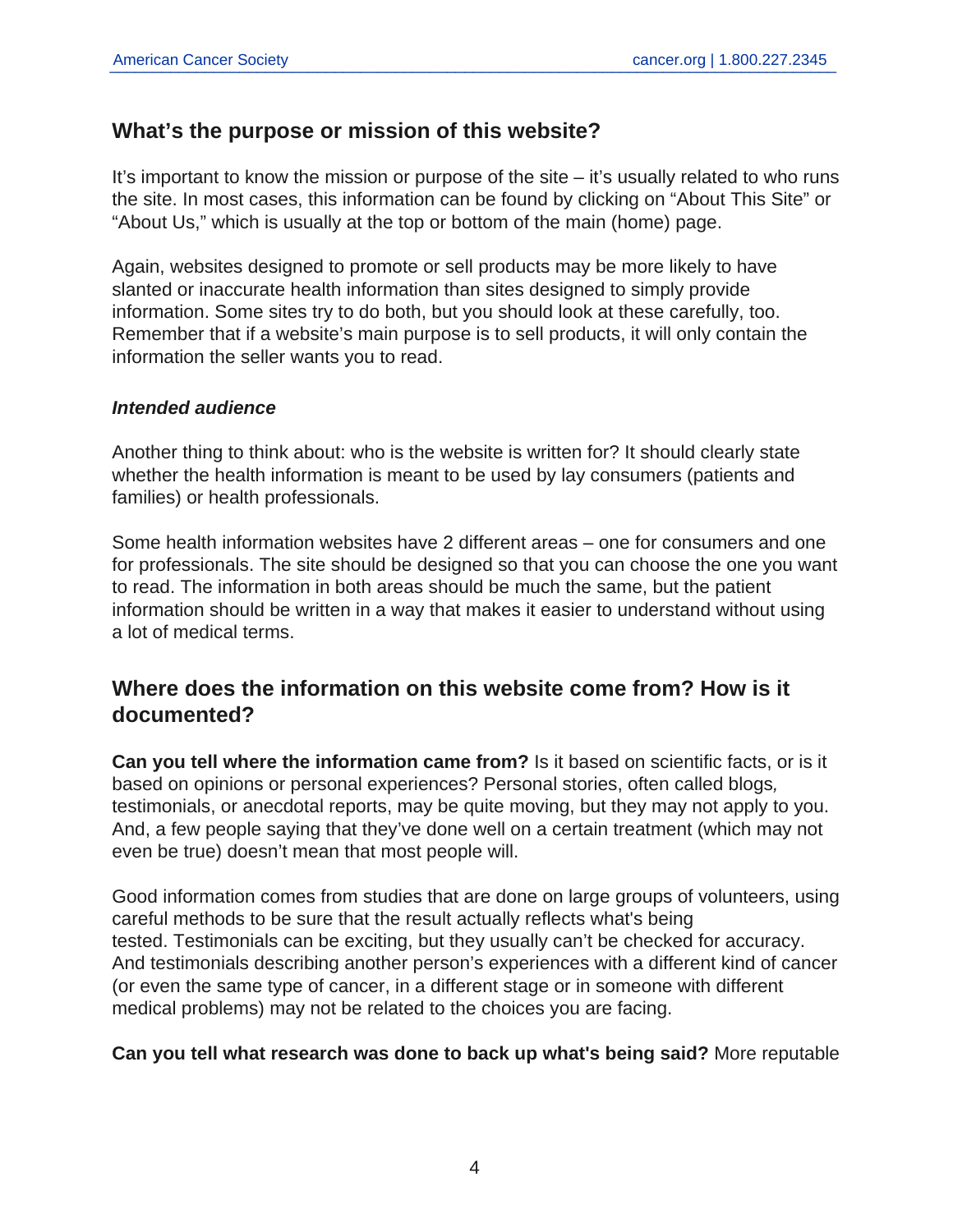websites will list references from scientific journals that support the information they give you.

#### **Does the information seem biased? Is only a single viewpoint presented?**

Information should be balanced, giving the pros and cons of a subject or treatment. If the information describes a treatment, know that all treatments have unwanted effects in some people. If none are listed or discussed, that's often a warning sign.

Also, look for a disclaimer saying that the content is intended for information and not as medical advice. Information on the Internet cannot replace medical care.

## **How is the information reviewed? Who writes or reviews it?**

Does the site tell you how the information is reviewed to be sure it's correct? For example, is the information reviewed by experts in the field? How often is it reviewed?

Who writes the material on the site? Try to identify the authors. If the authors are listed, are their credentials included?

You might even want to try typing the names of authors and experts into a search engine to learn more about them.

## **How up-to-date is the information?**

How often is the information updated? Information in the field of cancer treatment changes almost every day. The standard of care a couple of years ago may no longer be the standard of care today. Web pages should include the date the information was posted. If information on cancer treatment is more than a couple of years old, you may want to look for and compare it to more recent information.

## **Does the website ask for your information? Why?**

If the site collects your personal information, can you find out how this information is to be used? Can you look up cancer information without giving any personal information? Does the information you're asked to give fit the purpose stated? If the answer to these questions is no, then you might want to look elsewhere.

The site's privacy policy (usually linked from the top or bottom of the site's home page) should be easy to get to and clearly explained. Some websites may automatically place you on email lists, or even sell your information to other organizations or companies.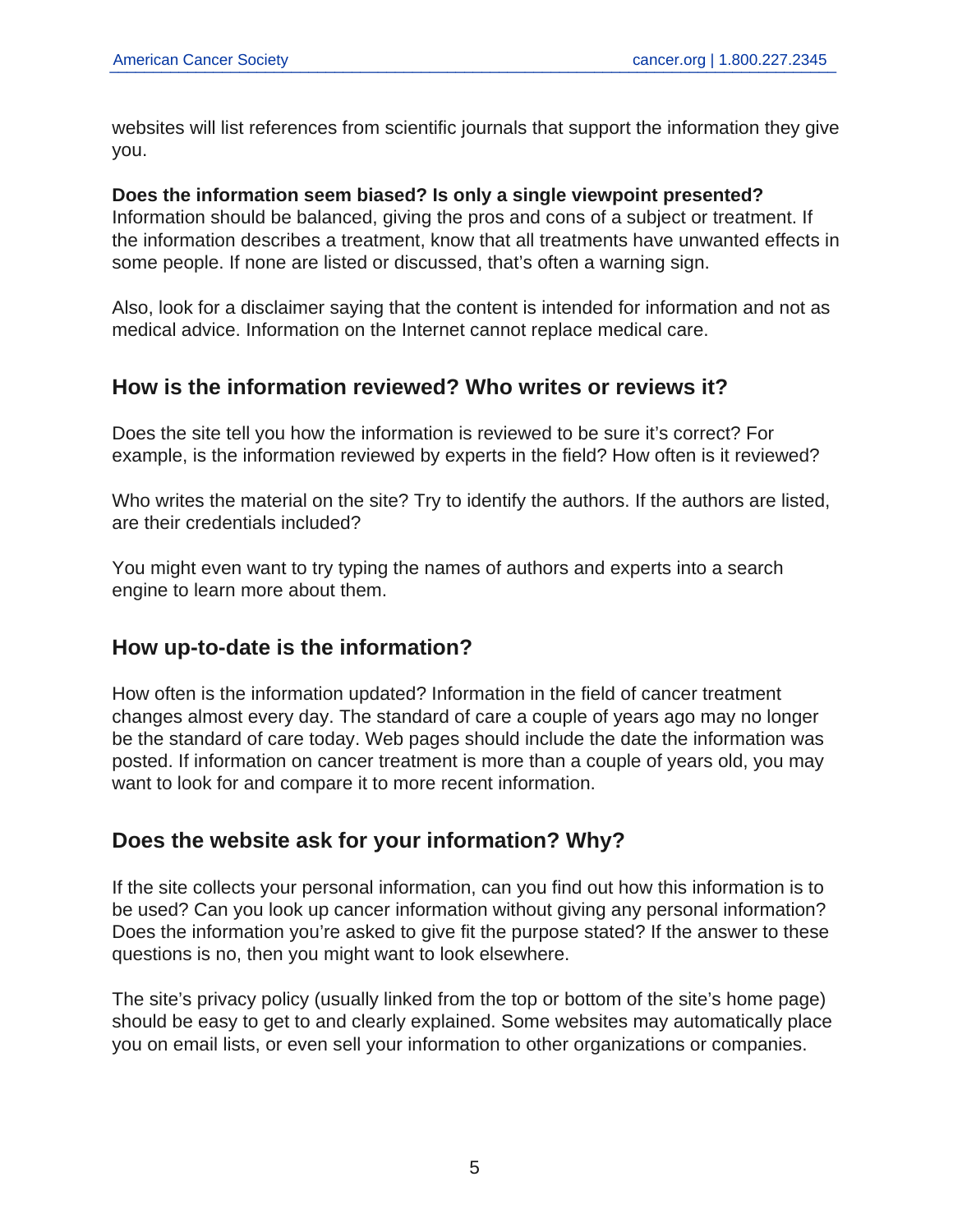Know where your information may be used before giving it out, especially if you have included anything of a personal or financial nature.

Websites that exist only for health information should not ask for information like your social security number, credit or debit card numbers, driver's license number, date of birth, or mother's maiden name. This kind of personal information should only be given when you have a trusted business relationship with the website and are sure you are on a secure page.

## **How do users interact with this website?**

Is there a way for users to make suggestions and comments on the website? Most websites will offer you a way to give feedback on their site. If the site has a chat room, blog, or message board, is there a moderator or someone who monitors user interaction? Does the moderator check facts or just remove offending posts?

## **Tips for finding reliable information**

#### **Links to other websites**

Some websites also have links you can click on to go to similar types of sites. Once you find a website you trust and that meets your needs, you may be able to look for links on that site that take you to other useful and credible sites.

#### **Warning signs**

It may not be easy to get answers to the questions listed above. Even some reputable websites may fall short in certain areas. Another helpful way to size up a website is to look closely at what's there.

The US Federal Trade Commission (FTC) has developed a list of claims that should make you suspicious of a website:

- Claims of a "scientific breakthrough," "miraculous cure," "secret ingredient," or "ancient remedy"
- Claims that a product can cure a wide range of illnesses (No one product can do this.)
- Stories of people who've had amazing results, but no clear scientific data
- Claims that a product is available only from one source, especially if you must pay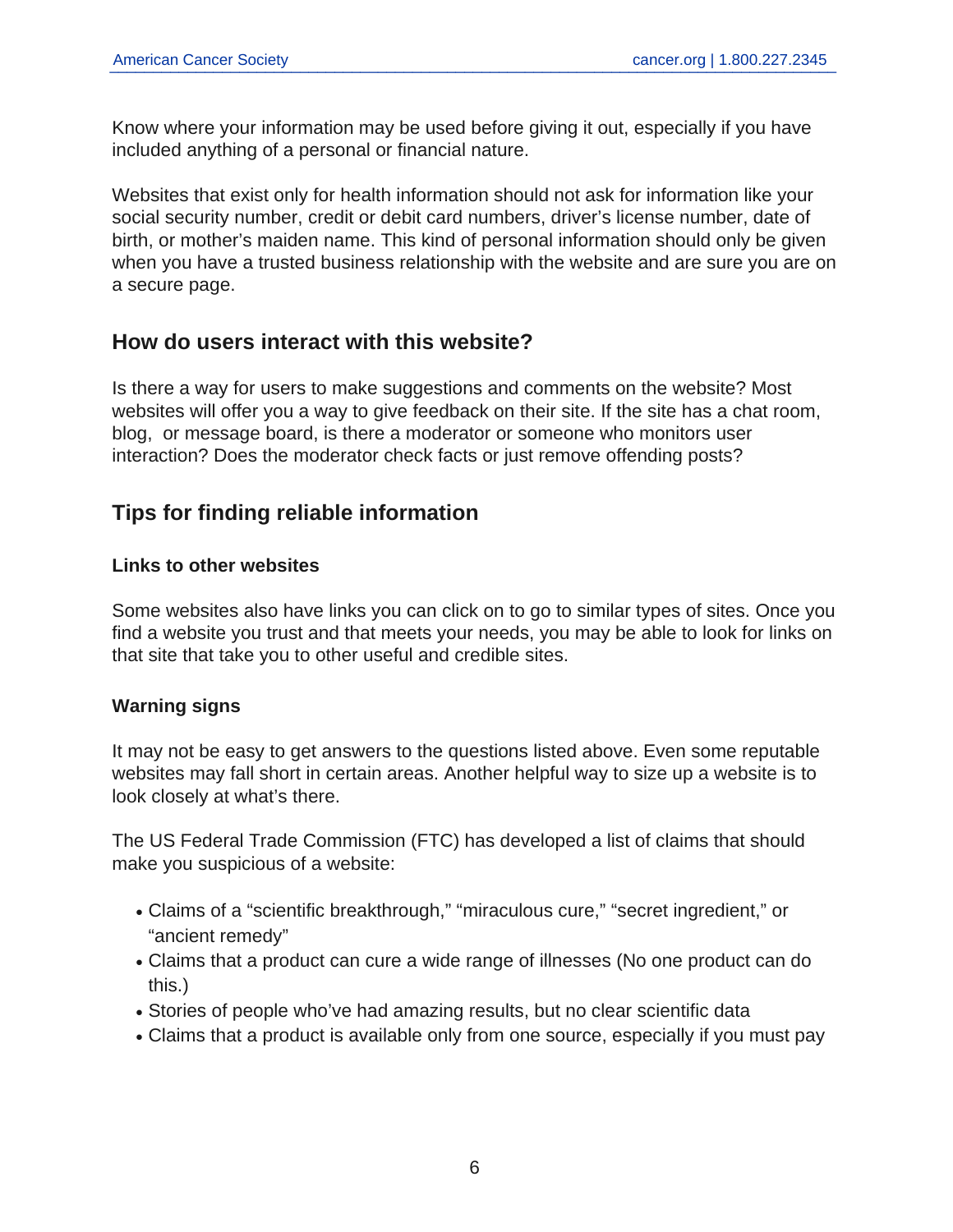in advance

- Claims of a "money-back" guarantee (While this may make the product seem riskfree, it's often impossible to actually get your money back.)
- Websites that don't list the company's name, street address, phone number, and other contact information (It may exist only offshore, away from US laws and regulators.)

Problems in any of these areas should raise a red flag – a warning – to the user that the site may contain information that's not based on careful science and cannot be trusted. This may be especially important when looking at sites promoting complementary or alternative cancer treatments. (See [Complementary and Alternative Methods and](https://www.cancer.org/treatment/treatments-and-side-effects/treatment-types/complementary-and-integrative-medicine/complementary-and-alternative-methods-and-cancer.html) [Cancer](https://www.cancer.org/treatment/treatments-and-side-effects/treatment-types/complementary-and-integrative-medicine/complementary-and-alternative-methods-and-cancer.html)<sup>1</sup> and [Learning About New Cancer Treatments](https://www.cancer.org/treatment/treatments-and-side-effects/how-to-interpret-news-about-new-cancer-treatments.html)<sup>2</sup> for more information on this.)

#### **Health On the Net Foundation**

Another way to check the quality of a website is with the Health On the Net Foundation (HON). HON is an organization based in Switzerland whose mission is to guide people to useful and reliable online medical and health information.

To be allowed to display the HON logo, participating websites must agree to abide by an ethical code of conduct. The HON code tries to improve the quality of medical information on the Internet through some basic principles which cover things like authorship, documentation of materials, and sponsorship of the site.

HON also tries to actively promote effective Internet use with specific medical search engines that give you reliable and scientifically sound information. For more information, visit the HON website at [www.hon.ch](http://www.hon.ch)<sup>3</sup>.

## **Reporting inaccurate information**

You can help make sure that health information on the Internet is correct. If you see something on a web page you know is wrong, let those at the website know about it so that it can be fixed. This can usually be done by using the "Contact Us" link.

If someone is making false claims on purpose, or trying to deceive people while selling a product, they may be breaking the law. You can use this link to find special information about online [cancer scams](http://www.consumer.ftc.gov/articles/common-health-scams)<sup>4</sup>, or you can contact the US Federal Trade Commission (FTC) at 1-877-FTC-HELP (1-877-382-4357).

The FTC does not resolve complaints, but tracks them to detect patterns of wrong-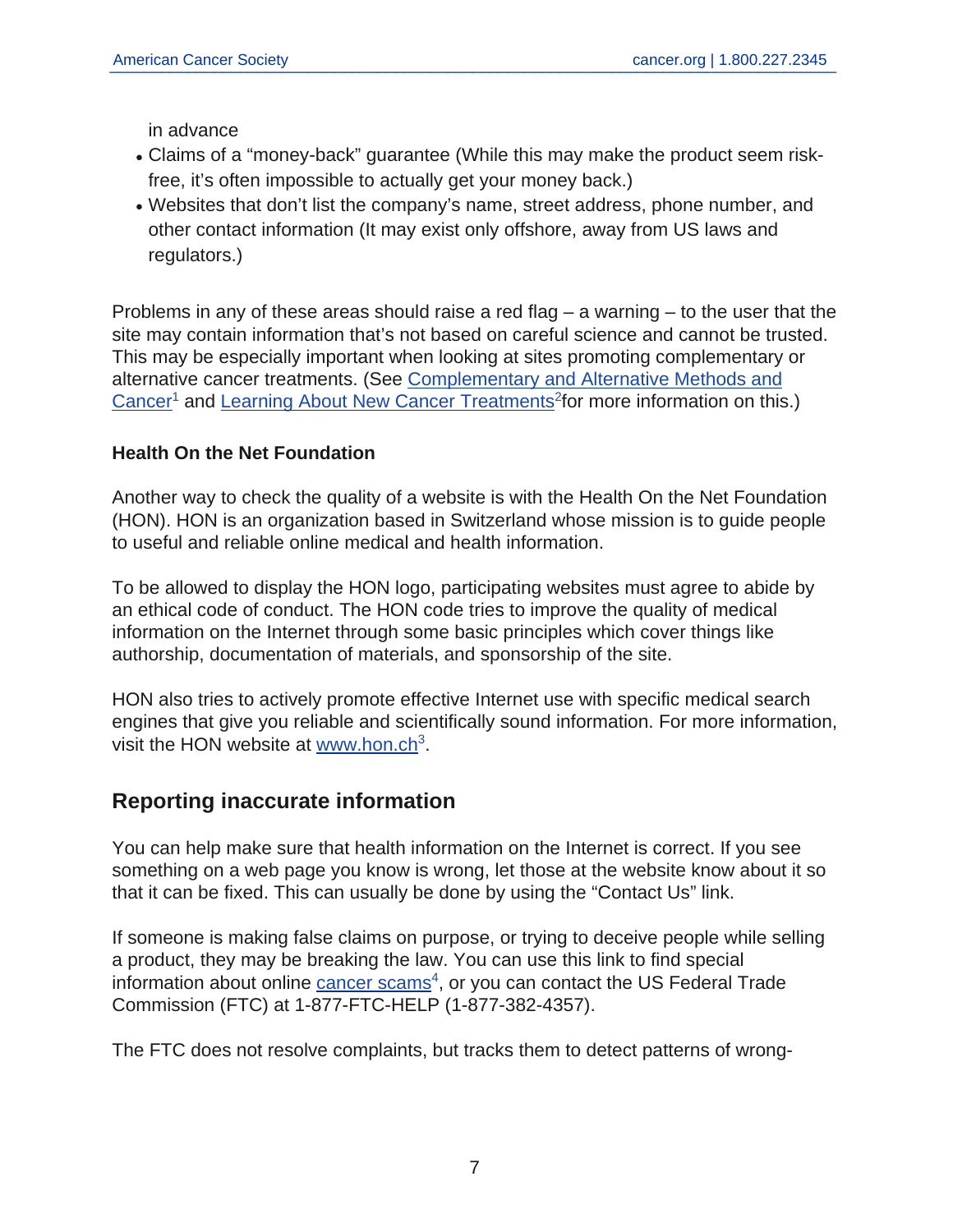doing, which can lead to investigations and prosecutions. You can report suspected scams online at [www.consumer.ftc.gov/](https://www.consumer.ftc.gov/)<sup>5</sup> by choosing "File a consumer complaint."

The Food and Drug Administration (FDA) is responsible for regulating all drugs (prescription and over-the-counter) and sets standards for dietary supplements (such as herbs, vitamins, and minerals) as well as the claims that can be made about them. The FDA has different standards of proof for supplements than for medicines, in that they do not review the effects of supplements on the body. (You can read more about this in [Dietary Supplements: What Is Safe](https://www.cancer.org/treatment/treatments-and-side-effects/treatment-types/complementary-and-integrative-medicine/dietary-supplements.html)<sup>6</sup>?) More information is available on the FDA website ([www.fda.gov](http://www.fda.gov/)<sup>7</sup>). If you have a concern about unproven claims on a website, such as claims that a supplement has the same effects as a drug, or that it can prevent or cure an illness, you can let the FDA know through their website at [www.fda.gov/Safety/MedWatch/HowToReport/default.htm](http://www.fda.gov/Safety/MedWatch/HowToReport/default.htm)<sup>8</sup>.

## **Online support groups, mailing lists, blogs, and chat rooms**

Online support groups are groups of people who share information and support over the Internet through blogs, chat rooms, discussion boards, or mailing lists. These websites allow people to connect with others like them who might otherwise be difficult to reach. They also allow a person to keep their real identity private if they want to do so.

Some people find online support groups emotionally helpful. It may be comforting to share your experiences with other people who are facing the same things you are. Still, these places may not be the best sources of health information. You should discuss any information you get with your cancer care team to see if it applies to you. You should also be aware that sometimes researchers monitor the conversations of online support groups.

#### **The Cancer Survivors Network®**

The American Cancer Society's Cancer Survivors Network (CSN) is a secure online community created by and for cancer survivors and their families to share their cancerrelated experiences, support one another, and exchange practical tips learned while living with the challenges of cancer. It's available online at **[csn.cancer.org](http://csn.cancer.org/)**<sup>9</sup>.

The CSN is free and available around the clock. An easy and quick registration is all you need to access all areas of the community and take part in its many interactive features. Members may search for people with similar cancer experiences or interests, either by entering certain information (such as age range and cancer type) or by using keywords.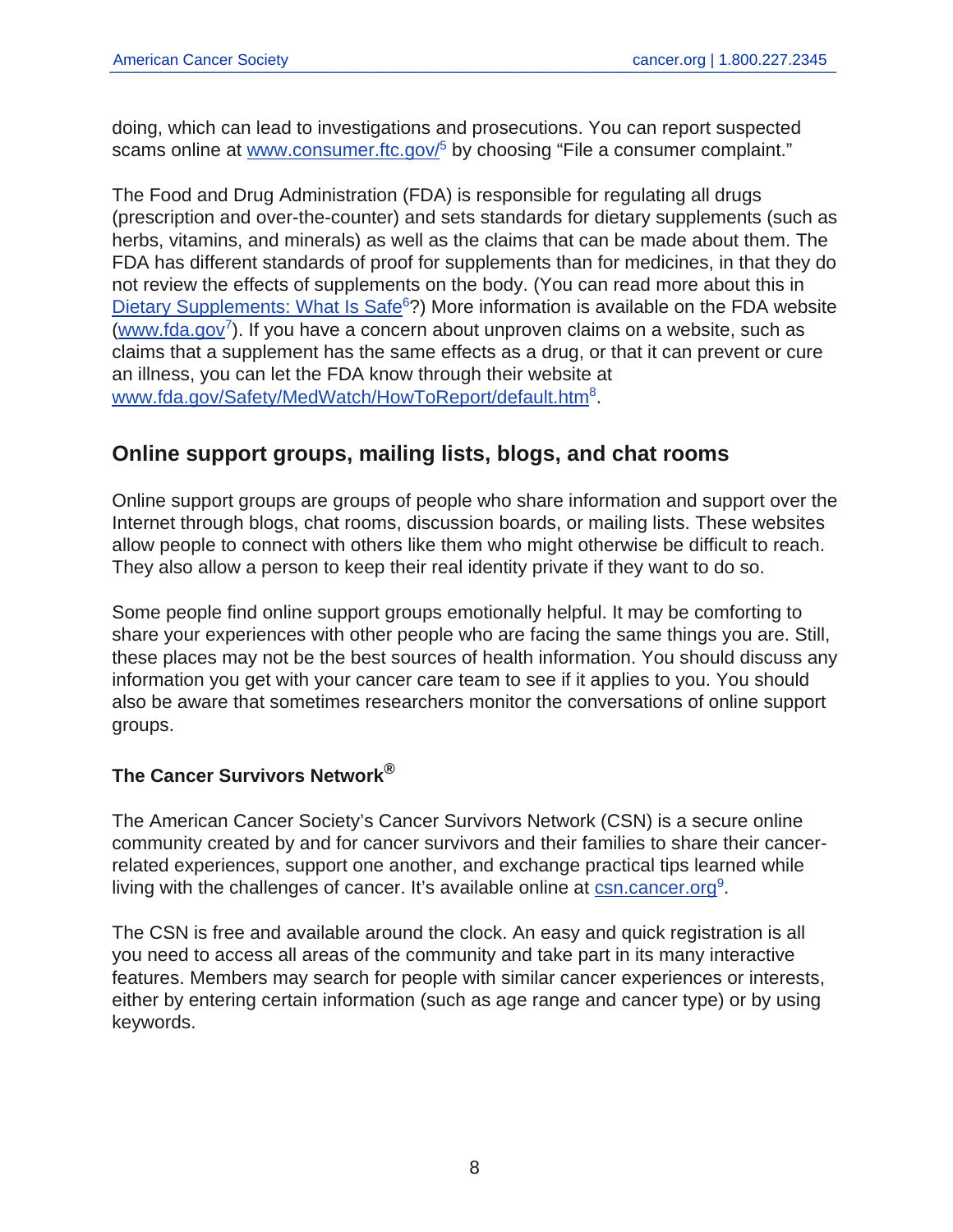Interactive features of the CSN include: discussion boards, chat rooms, blogs, safe and secure internal CSN email, an Expressions Gallery with member photos, poems, audio, and more. CSN members are also able to create a personal page to share their story and to contribute to the member-created CSN Resource Library if they so wish.

#### **Finding other online support groups**

Here are some ways to find other online support groups:

- [The Association of Cancer Online Resources, Inc.](https://listserv.acor.org/scripts/wa-ACOR.exe?INDEX)<sup>10</sup>(ACOR), maintains a large collection of cancer-related Internet mailing lists. ACOR supports the mailing lists, and develops and hosts Internet knowledge systems that allow the public to find and use accurate, relevant information. They also try to educate users about privacy issues in Internet health care.
- Many of the websites listed in the "Cancer information websites" section below also offer support to people with cancer and their families.

#### **What about the e-mails I get?**

If you share your contact information, e-mails may start pouring in. Well-meaning friends and family may also send you e-mails with cancer information and various cancer treatment options. Carefully evaluate these messages. Consider the source of the message and its purpose. Many companies and organizations use e-mail to advertise or attract people to their websites. The accuracy of the information may be influenced by their desire to promote their product or service.

One way to sift through the information you get is to identify respected, reliable sources of health information and use them as your main resources. You can learn more about this in our documents called [Learning About New Cancer Treatments](https://www.cancer.org/treatment/treatments-and-side-effects/how-to-interpret-news-about-new-cancer-treatments.html)<sup>11</sup> and [Learning](https://www.cancer.org/healthy/cancer-facts/how-to-interpret-news-about-ways-to-prevent-cancer.html) [About New Ways to Prevent Cancer](https://www.cancer.org/healthy/cancer-facts/how-to-interpret-news-about-ways-to-prevent-cancer.html)<sup>12</sup>.

## **Cancer information websites**

The following are more specific examples of cancer information websites. These sources should only be used to get information. If you have a health-related problem, please see a health care provider.

This list is not all-inclusive, and inclusion here does not imply endorsement by the American Cancer Society.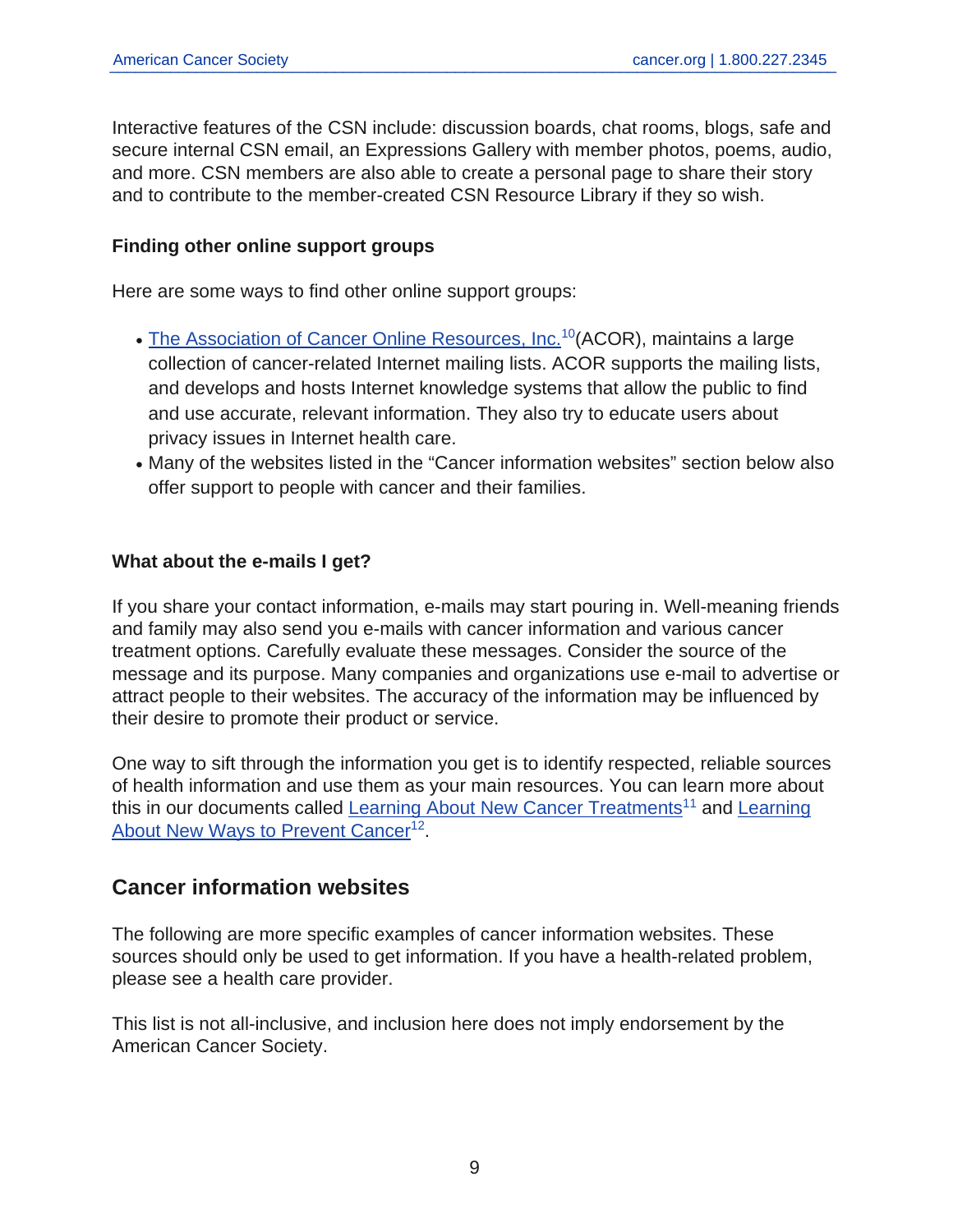#### **Other organizations offering cancer information\***

Along with the American Cancer Society, other sources of cancer information and support include:

**Cancer.Net** Oncologist-approved cancer information from the American Society of Clinical Oncology (ASCO) [www.cancer.net](http://www.cancer.net/)<sup>13</sup>

**CancerWise** From the University of Texas MD Anderson Cancer Center [www2.mdanderson.org/cancerwise](http://www2.mdanderson.org/cancerwise/)<sup>14</sup>

**Medline Plus** The US National Library of Medicine, National Institutes of Health offers easy-to-read information [www.nlm.nih.gov/medlineplus/cancers.html](https://medlineplus.gov/cancers.html)<sup>15</sup>

**National Cancer Institute (NCI)** The NCI is a part of the US National Institutes of Health (NIH) [www.cancer.gov](http://www.cancer.gov/)<sup>16</sup>

**National Comprehensive Cancer Network** An alliance of 21 of the country's leading cancer centers [www.nccn.org](https://www.nccn.org/)<sup>17</sup>

**Oncolink** From the Abramson Cancer Center of the University of Pennsylvania [www.oncolink.org](http://www.oncolink.org/)<sup>18</sup>

#### **Searching for specific cancer-related medical research articles\***

These sites allow you to search the medical literature for scientific articles published in medical journals. They are not helpful in searching for other websites or other types of information.

**National Library of Medicine** (main page allows access to several different databases) [www.nlm.nih.gov](https://www.nlm.nih.gov/) $19$ 

PubMed/MEDLINE [www.ncbi.nlm.nih.gov/PubMed](http://www.ncbi.nlm.nih.gov/PubMed)<sup>20</sup>

**US Government sites (not just for cancer information)\***

**Centers for Disease Control and Prevention (CDC)** [www.cdc.gov](http://www.cdc.gov/)<sup>21</sup>

**Environmental Protection Agency (EPA)** [www.epa.gov](https://www.epa.gov/)<sup>22</sup>

**Federal Trade Commission (FTC)** [www.ftc.gov](https://www.ftc.gov/)<sup>23</sup>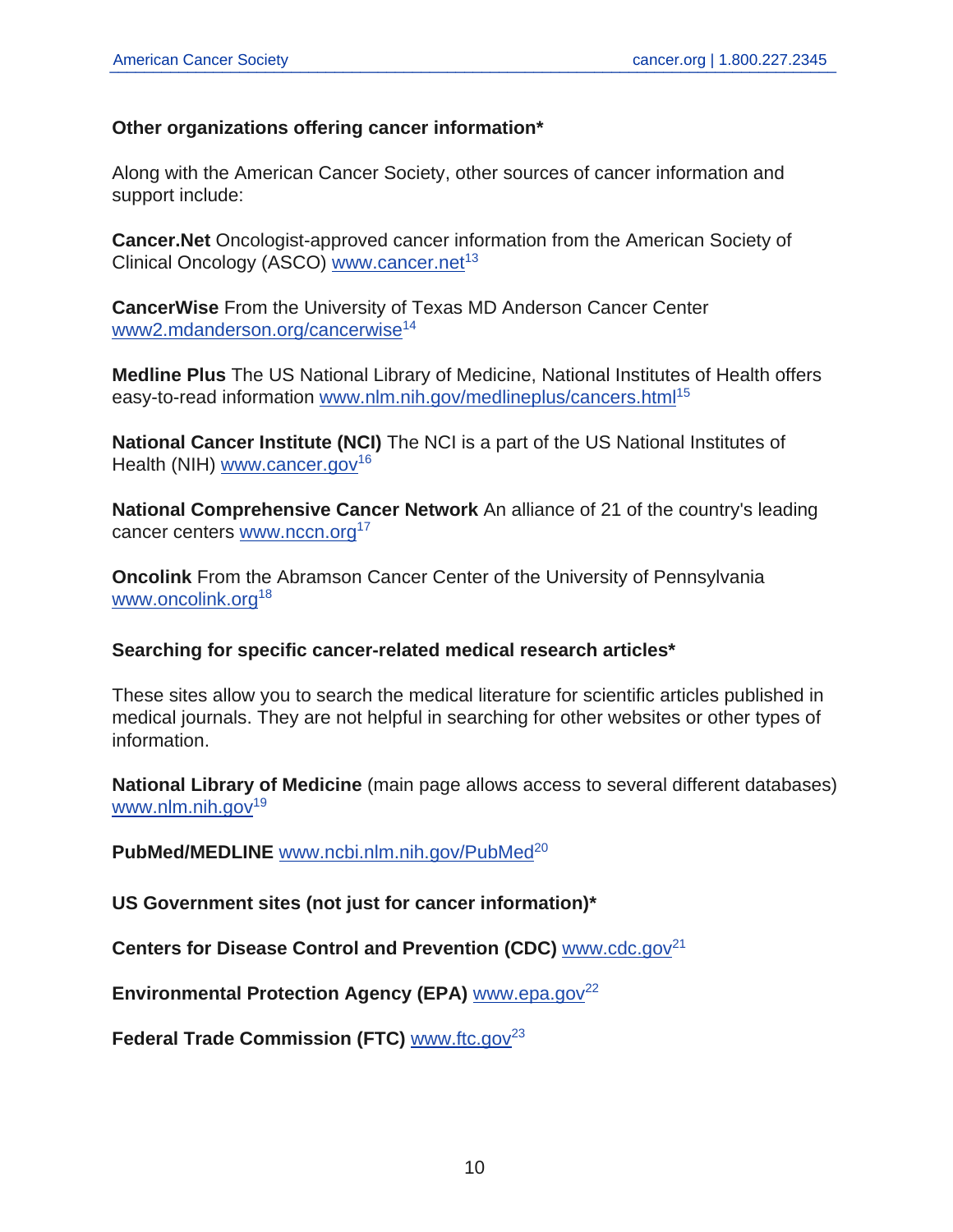### **Food & Drug Administration (FDA)** [www.fda.gov](http://www.fda.gov)<sup>24</sup>

### **National Institutes of Health (NIH)** [www.nih.gov](http://www.nih.gov)<sup>25</sup>

#### **Complementary & alternative therapies\***

**National Center for Complementary and Integrative Health** (part of NIH) [http://nccih.nih.gov](https://nccih.nih.gov)<sup>26</sup>

**National Cancer Institute** [www.cancer.gov/cancertopics/cam](http://www.cancer.gov/cancertopics/cam)<sup>27</sup>

**Memorial Sloan-Kettering Cancer Center (MSKCC)** About Herbs, Botanicals & Other Products [www.mskcc.org/cancer-care/integrative-medicine/about-herbs-botanicals](http://www.mskcc.org/cancer-care/integrative-medicine/about-herbs-botanicals-other-products)[other-products](http://www.mskcc.org/cancer-care/integrative-medicine/about-herbs-botanicals-other-products)<sup>28</sup>

**Office of Dietary Supplements** (part of NIH) <http://ods.od.nih.gov/><sup>29</sup>

\*Inclusion on these lists does not imply endorsement by the American Cancer Society.

## **Hyperlinks**

- 1. [www.cancer.org/treatment/treatments-and-side-effects/treatment](https://www.cancer.org/treatment/treatments-and-side-effects/treatment-types/complementary-and-integrative-medicine/complementary-and-alternative-methods-and-cancer.html)[types/complementary-and-integrative-medicine/complementary-and-alternative](https://www.cancer.org/treatment/treatments-and-side-effects/treatment-types/complementary-and-integrative-medicine/complementary-and-alternative-methods-and-cancer.html)[methods-and-cancer.html](https://www.cancer.org/treatment/treatments-and-side-effects/treatment-types/complementary-and-integrative-medicine/complementary-and-alternative-methods-and-cancer.html)
- 2. [www.cancer.org/treatment/treatments-and-side-effects/how-to-interpret-news](https://www.cancer.org/treatment/treatments-and-side-effects/how-to-interpret-news-about-new-cancer-treatments.html)[about-new-cancer-treatments.html](https://www.cancer.org/treatment/treatments-and-side-effects/how-to-interpret-news-about-new-cancer-treatments.html)
- 3. <http://www.hon.ch>
- 4. <http://www.consumer.ftc.gov/articles/common-health-scams>
- 5. [www.consumer.ftc.gov/](https://www.consumer.ftc.gov/)
- 6. [www.cancer.org/treatment/treatments-and-side-effects/treatment](https://www.cancer.org/treatment/treatments-and-side-effects/treatment-types/complementary-and-integrative-medicine/dietary-supplements.html)[types/complementary-and-integrative-medicine/dietary-supplements.html](https://www.cancer.org/treatment/treatments-and-side-effects/treatment-types/complementary-and-integrative-medicine/dietary-supplements.html)
- 7. <http://www.fda.gov/>
- 8. <http://www.fda.gov/Safety/MedWatch/HowToReport/default.htm>
- 9. <http://csn.cancer.org/>
- 10. [listserv.acor.org/scripts/wa-ACOR.exe?INDEX](https://listserv.acor.org/scripts/wa-ACOR.exe?INDEX)
- 11. [www.cancer.org/treatment/treatments-and-side-effects/how-to-interpret-news](https://www.cancer.org/treatment/treatments-and-side-effects/how-to-interpret-news-about-new-cancer-treatments.html)[about-new-cancer-treatments.html](https://www.cancer.org/treatment/treatments-and-side-effects/how-to-interpret-news-about-new-cancer-treatments.html)
- 12. [www.cancer.org/healthy/cancer-facts/how-to-interpret-news-about-ways-to](https://www.cancer.org/healthy/cancer-facts/how-to-interpret-news-about-ways-to-prevent-cancer.html)[prevent-cancer.html](https://www.cancer.org/healthy/cancer-facts/how-to-interpret-news-about-ways-to-prevent-cancer.html)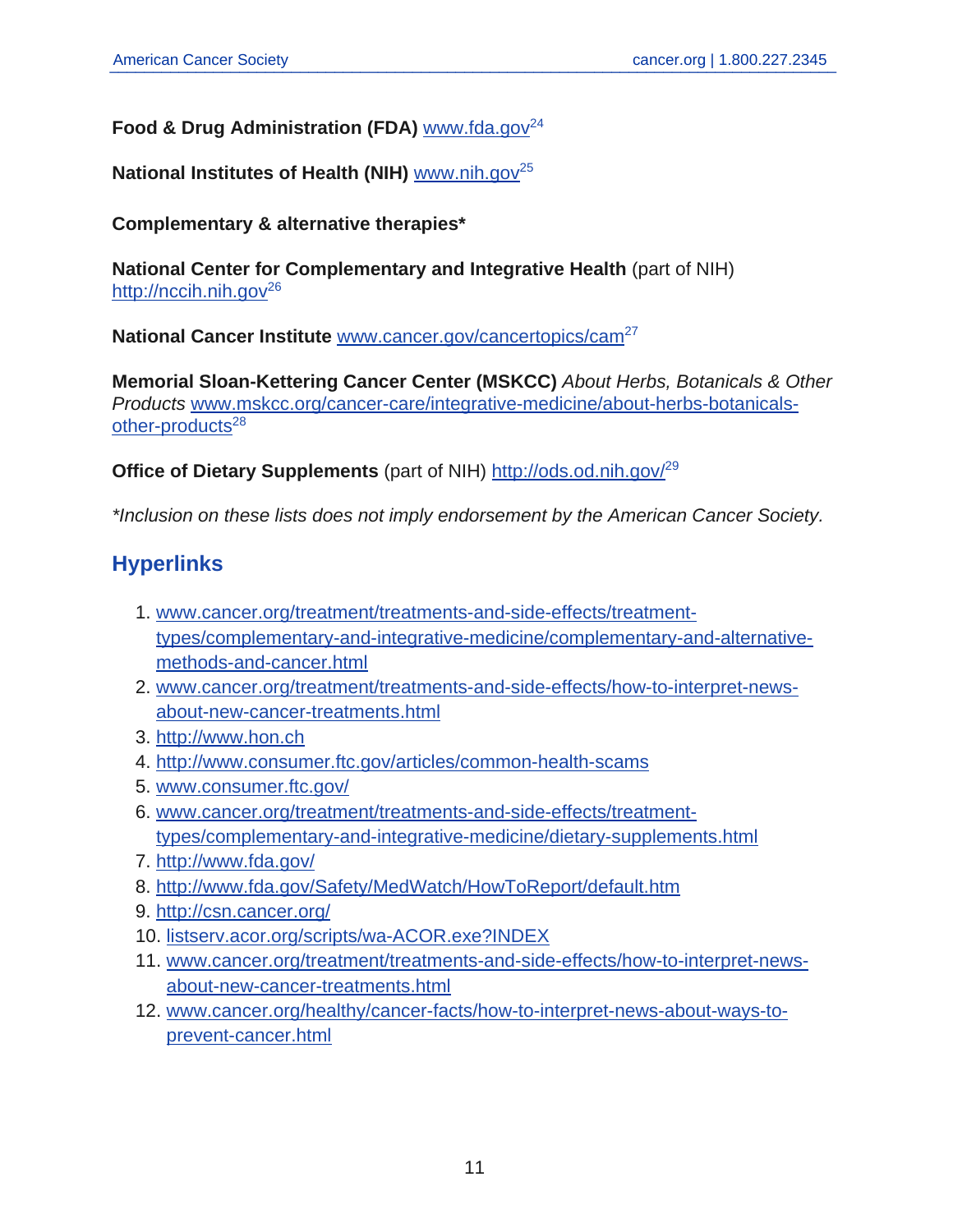- 13. <http://www.cancer.net/>
- 14. <http://www2.mdanderson.org/cancerwise/>
- 15. [medlineplus.gov/cancers.html](https://medlineplus.gov/cancers.html)
- 16. <http://www.cancer.gov/>
- 17. [www.nccn.org/](https://www.nccn.org/)
- 18. <http://www.oncolink.org/>
- 19. [www.nlm.nih.gov/](https://www.nlm.nih.gov/)
- 20. <http://www.ncbi.nlm.nih.gov/PubMed>
- 21. <http://www.cdc.gov/>
- 22. [www.epa.gov/](https://www.epa.gov/)
- 23. [www.ftc.gov/](https://www.ftc.gov/)
- 24. <http://www.fda.gov>
- 25. <http://www.nih.gov>
- 26. [nccih.nih.gov](https://nccih.nih.gov)
- 27. <http://www.cancer.gov/cancertopics/cam>
- 28. [http://www.mskcc.org/cancer-care/integrative-medicine/about-herbs-botanicals](http://www.mskcc.org/cancer-care/integrative-medicine/about-herbs-botanicals-other-products)[other-products](http://www.mskcc.org/cancer-care/integrative-medicine/about-herbs-botanicals-other-products)
- 29. <http://ods.od.nih.gov/>
- 30. [www.consumer.ftc.gov/articles/0104-cancer-treatment-scams](https://www.consumer.ftc.gov/articles/0104-cancer-treatment-scams)
- 31. [www.consumer.ftc.gov/articles/0104-cancer-treatment-scams](https://www.consumer.ftc.gov/articles/0104-cancer-treatment-scams)

#### **References**

Health On the Net Foundation. Eguide for health consumers. Accessed at www.hon.ch/HONcode/Patients/EGuideHC.html on February 25 ()<sup>30</sup>, 2015.

Federal Trade Commission. Cancer Treatment Scams. Accessed at www.consumer.ftc.gov/articles/0104-cancer-treatment-scams [\(www.consumer.ftc.gov/articles/0104-cancer-treatment-scams\)](https://www.consumer.ftc.gov/articles/0104-cancer-treatment-scams)<sup>31</sup> cancer treatment scams on February 25, 2014.

Medical Library Association. A User's Guide to Finding and Evaluating Health Information on the Web. Accessed at www.mlanet.org/resources/userguide.html on February 25, 2014.

National Cancer Institute. Evaluating Online Sources of Health Information. Accessed at www.cancer.gov/cancertopics/cancerlibrary/health-info-online on February 25, 2014.